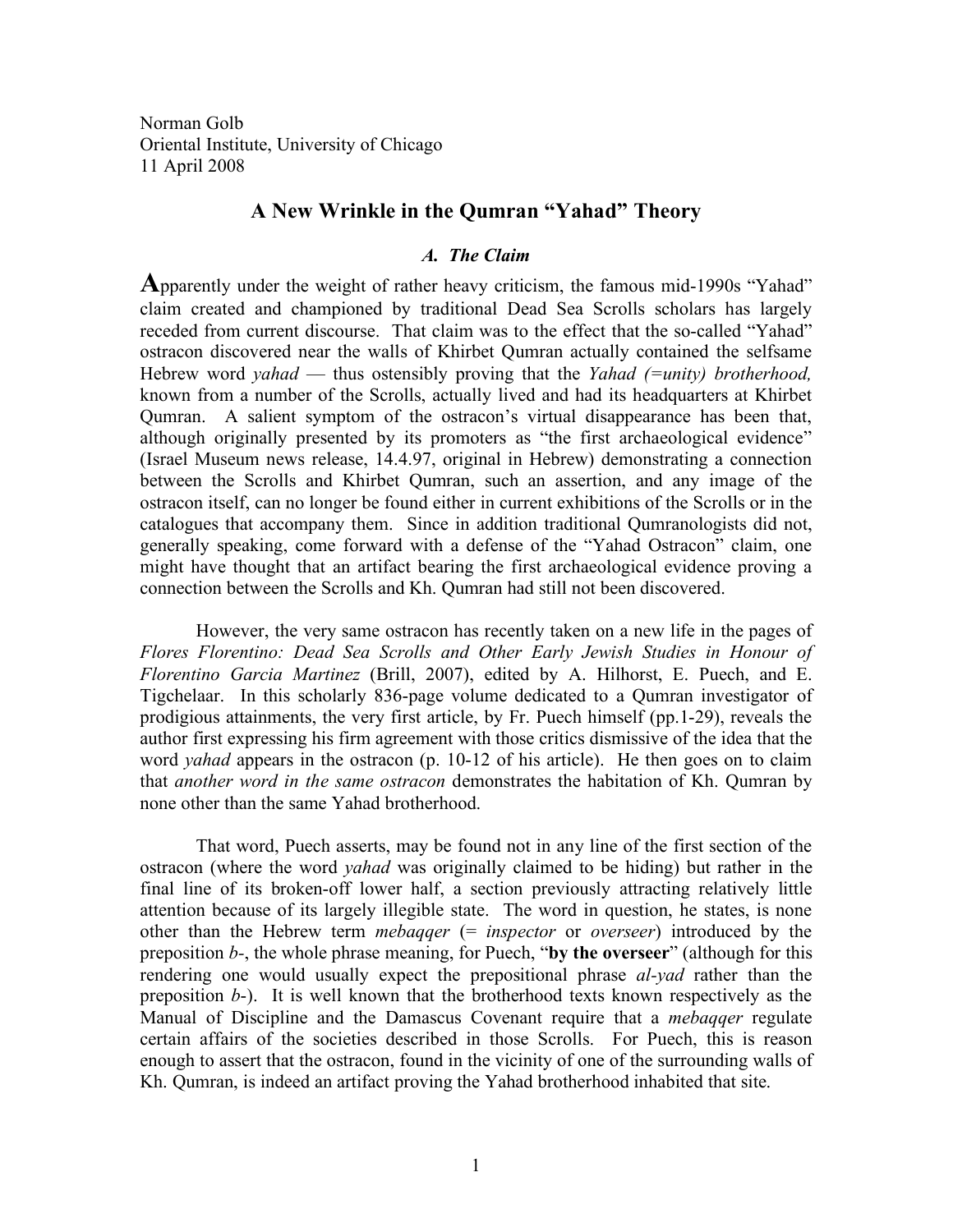#### *B. The Problem From a Textual and Historiographic Perspective*

By virtue of the possibly far-reaching significance of Puech's claim, an examination of the palaeographic underpinnings of his argument is obviously called for. If, however, we first assume for the sake of argument that the reading *bamebaqqer* is actually in the ostracon, what must still necessarily be considered are (a) its place in the (legible) context of the ostracon as a whole and (b) the salient historical circumstances necessarily implied thereby. While Puech has many decipherments of the ostracon's individual words that are his alone, his readings of certain of the words are consonant or virtually consonant with those of previous scholars who have attempted to decipher this difficult text. For example, Cross/Eshel (1997), Yardeni (1997) and Cryer (1997) all read the first word of line 2 as *biricho* — i.e., **in Jericho;** and that is also the reading of Puech. For the first two words of line 1, both Cross/Eshel and Yardeni have *bishnat shtayim* i.e., **in year two;** and although Puech questions the precise spelling of the second word, he agrees that the meaning of the phrase is indeed the same as that of the aforementioned scholars. Thus there is a considerable agreement that the legible words of the first two lines taken together would read in translation**:**

## **In year two………. in Jericho …..**

Similarly, the first two words of line 3, according to all the aforementioned writers, are *le'elazar ben*, i.e., **to El'azar the son of;** while the following word (which should be the name of El'azar's father) is read as **Nahmani** by Cross/Eshel and Puech, whereas Cryer suggests **Nah[sh]ony** and Yardeni transcribes only the first consonant (a *nun*) of El'azar's father's name.

Thereafter, lines 4 and 5 are read differently by each of the above parties, and no good sense emerges from any of the suggested decipherments. Against Yardeni, Puech agrees with Cross/Eshel that line 6 contains the words *tehumé habayit* **(the boundaries of the house),** and the three parties all agree that line 7 includes the words *hate'enim* **(the fig trees).** In the (final) line 7 of the main fragment of the ostracon, against Cross/Eshel's palaeographically impossible *wekimloto layahad* ("when he fulfills [his oath] to the community") — viz, to the *Yahad* community — Puech agrees with Yardeni's reading *wekhol ilan ahe(r)* **(and every other tree).**

If one takes into consideration the arguments for the views advanced, as measured against the salient characteristics of the handwriting on the ostracon, the most reasonable reconstruction of the decipherable words of the upper section of the ostracon would appear to be the following word-sequence:

## **In year two ……….in Jericho……… El'azar the son of N………..boundaries of the house ………..the fig trees ……..and every other tree…….**

As Yardeni has earlier pointed out (1997, pp. 233-234) — with Puech hmself assenting — and as is abundantly clear from a variety of text publications by herself and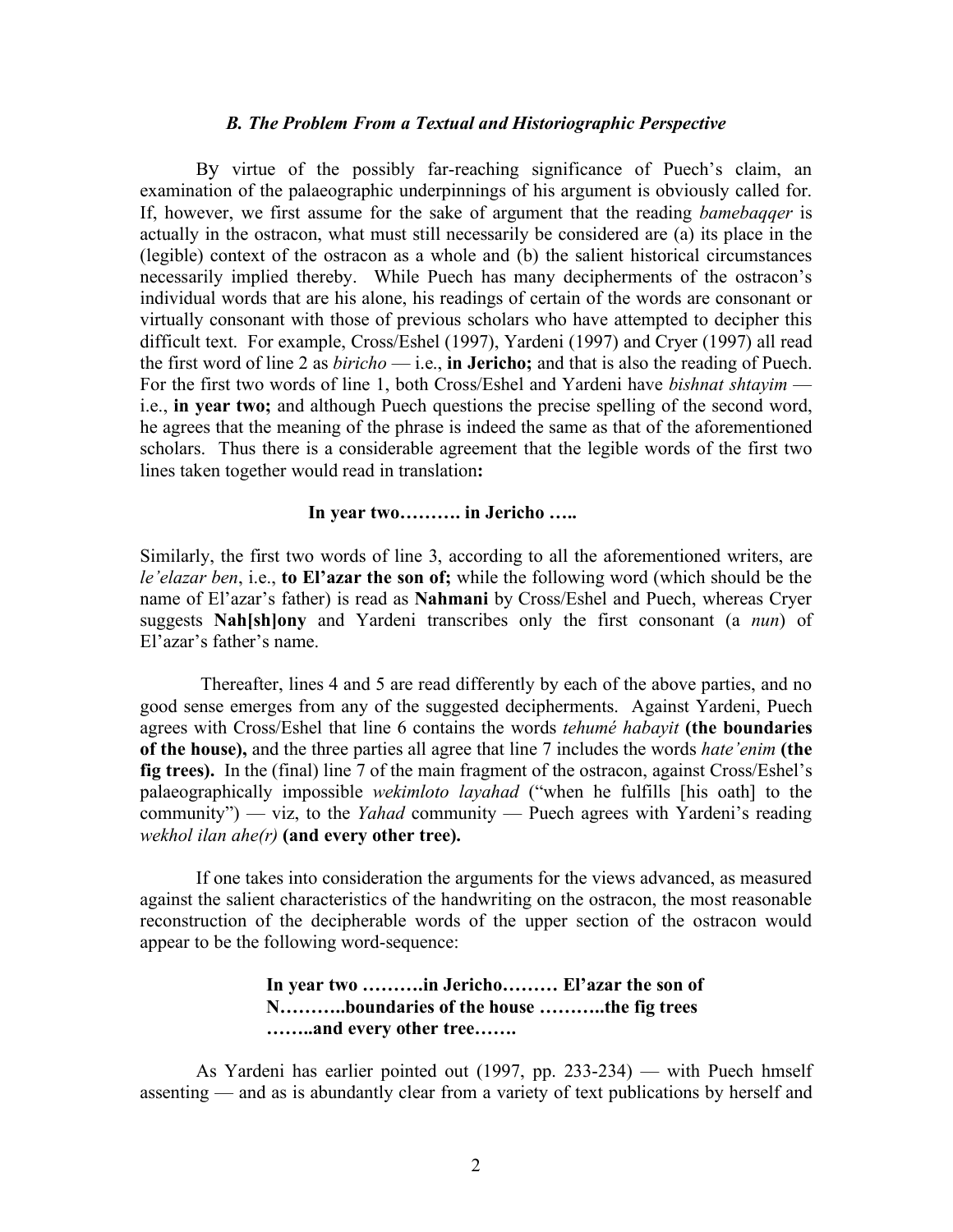others, this sequence of phrases is closely akin to "those in similar lists of items in deeds of conveyance from the Judaean Desert."

The examples Yardeni cites, to be sure, are of deeds of the early  $2<sup>nd</sup>$  Century A.D. There is little reason to doubt that the formulaic wording of Palestinian Hebrew legal deeds of the mid- and late-1<sup>st</sup> Century A.D. was similar; yet no proof in the wording or palaeography of the ostracon under consideration mandates that the ostracon was necessarily or even likely written, as Puech asserts, as early as the *second year of the First Revolt*. While on the one hand this would of course make it a Jewish legal deed of the greatest rarity, on the other hand the several years of the Bar Kokhba period, beginning in 132 A.D., are characterized by the presence of a very large number of preserved legal deeds having characteristic Jewish legal formulations, viz.: the date of writing of the document, the place (city, town, or village) in which it was written, and the parties to the deed. (The same basic characteristics are, of course, also preserved in thousands of extant [medieval] legal deeds of the Cairo Genizah.)

The legible wording of the ostracon under consideration has precisely those characteristics, and cannot reasonably be construed as anything but an ordinary deed of conveyance dated in the second year (viz. 133 A.D.) of the Bar Kokhba revolt and executed in Jericho. Puech asserts (p. 6 of his article) that "*rien ne prouve que l'ostracon a été écrit à Jéricho même"* ("nothing proves the deed was written in Jericho itself"), and he also proposes (ibid.) that the text is not really a bona fide deed but rather something less formal — claims that amount to urging on readers the proposition that the text does not really mean what it states. One may note that Puech offers no proof of these highly unusual assertions by reference to any other extant Jewish legal document, nor does he explicate the underlying reason for championing ideas of this kind. As far as can be ascertained from the perusal of Hebrew sources dealing with legal documents, a Jewish conveyance deed must always have recorded within it the date of its *drafting*, must always specify the place of habitation where the drafting is being accomplished, and is characterized by terms naming the parties involved and indicating the deed's purpose.

The present deed obviously shows no signs of being a *court* document — a separate text-category characteristically identified at its outset as a *ma'aseh bet din*. By proposing that the text is not a *legal* document because, to use his description, it is not *"un acte juridique et légal official"* (ibid. p. 6), Puech only confuses readers. In effect, most extant Hebrew legal deeds are neither juridical nor vetted by any official party.

Objectively speaking, no term in the ostracon under consideration even hints at its having been written elsewhere than at Jericho itself, or that it was something other than a bona fide deed. Both Cross/Eshel and Puech urge that the recorded toponym be construed as signifying the regional *toparchy* or *district* of Jericho, thus ostensibly legitimizing an interpretation of the ostracon as originating as close as conceivably possible to Kh. Qumran — an effect also produced by the claim that the deed is not really a bona fide legal document. Similarly, Puech has elsewhere urged without proof that the toponym *Sekaka* found several time in the Copper Scroll, and whose identification is not indicated by any other toponymic evidence, is actually an ancient designation for Kh.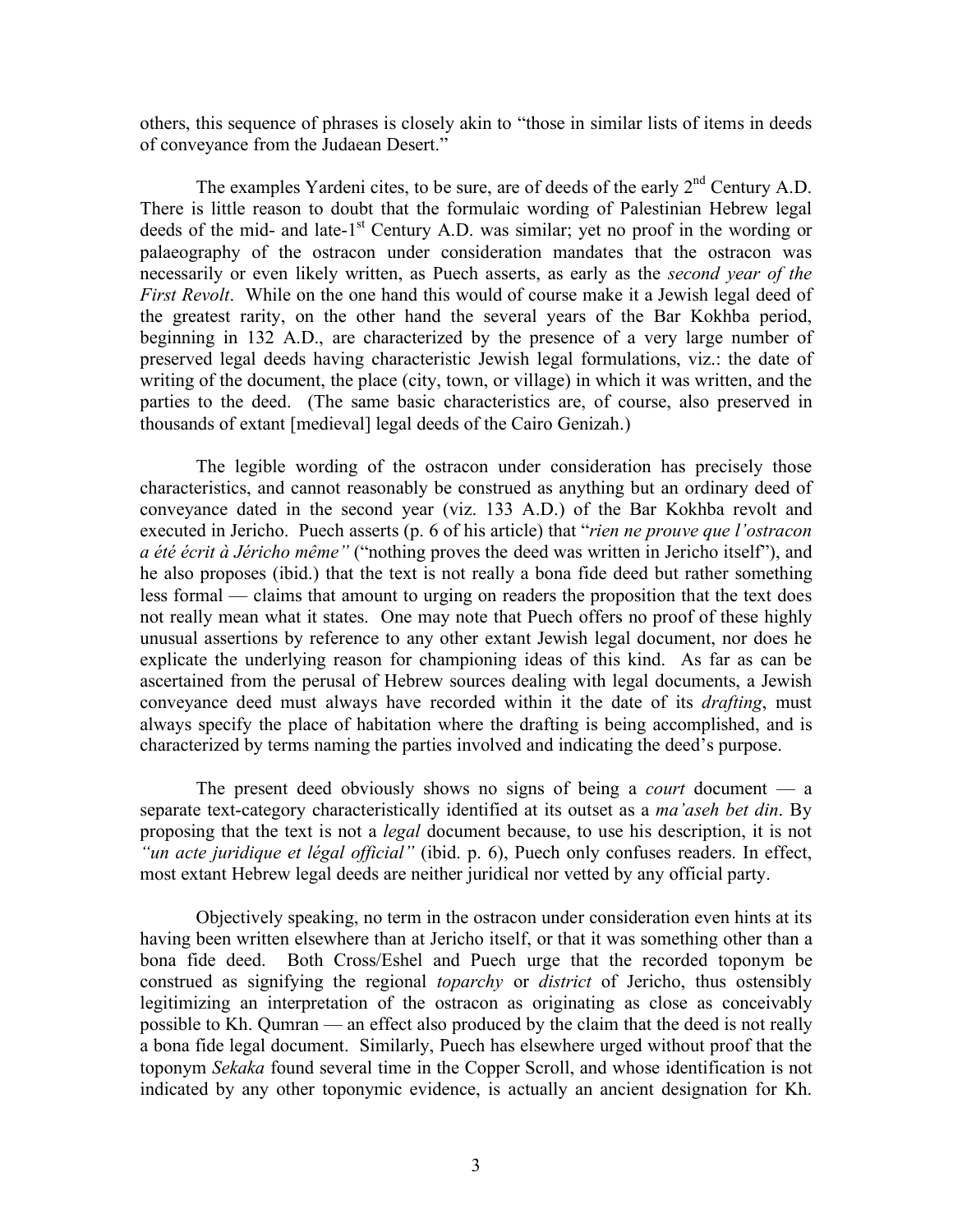Qumran itself; he has also argued that even the Copper Scroll was written by the putative Essenes of Qumran. In an earlier case representing the same phenomenon, it was seriously argued that the geographical term *Damascus* found in the Damascus Covenant (of which important fragments were discovered in the Scroll caves) was in reality a metaphorical designation alluding to Kh. Qumran. These attempts are mere conjectures lacking any textual or toponomastic basis.

Hebrew deeds as far back as they can be traced allow for such unusual contingencies as are now urged by Puech for the ostracon only when and if they are modified by adding appropriate words to that effect, *viz.*: *in place X which is near unto city Y*; or e.g., *in town X which is near city Y which is located on river Z*; etc. The designation of a district surrounding a city would be indicated by terms such as *mahoz* or *tehum*, as a rule placed in construct state with the following city name. There is no reasonable possibility, however, for such a contingency in the ostracon, for the precise place of writing of the contract is indicated by the preposition  $b-$  (=in) attached, in a single-word syntactic cluster, to the toponym *Jericho* itself, *viz. biricho =* "in Jericho."

At all events, in Puech's view the crucial hint connecting the ostracon to Kh. Qumran is present in the term *mebaqqer* that he claims to be able to decipher in the last line of the bottom portion of the ostracon. To briefly summarize the author's line of reasoning as detailed in his article:

- A. The Manual of Discipline and the Damascus Covenant both refer to a *mebaqqer*.
- B. Following Father de Vaux, many if not most scholars believe that these writings as well as others found in the eleven caves stretching northward from Kh. Qumran were composed by an Essenic sect inhabiting the latter site.
- C. The discovery of a bona fide historical artifact bearing the word *mebaqqer* near the eastern wall of Kh. Qumran firmly establishes the Qumran-Essene theory not merely as a theory but rather as an authentic fact (cf. Puech's assertions on pp. 25-26 of his article).

Several factually relevant elements have, however, either consciously or unconsciously been overlooked during construction of the aforesaid inferential chain. In the Manual of Discipline (col. VI) the statement is made that an Aaronic priest as well as a "man engaged in expounding the Torah day and night" must take up residence "in any place where ten men of the council of the Yahad may be found." Those scholars who believe that the Yahad group of the Scrolls and the Essenes are one and the same are also aware that Josephus says of the latter that they "occupy no one city, but *settle in large numbers in every town*" (*Jewish War* II, 124, trans. Thackeray, ed. Loeb Vol. II, p. 371).

To the best of my knowledge, traditional Qumranologists do not deny the authentic tenor of these observations of Josephus, claiming only (at least until recently) that Kh. Qumran was no more than the chief center of these "Yahad-Essenes." And yet the existence of these descriptions — when coupled with what Puech claims is the word *mebagger* in the ostracon, and his agreement that the geographical term Jericho appears in its second line — apparently does not motivate him to suggest that this combination of evidence may indicate that there was a Yahad brotherhood group in Jericho. Strange as it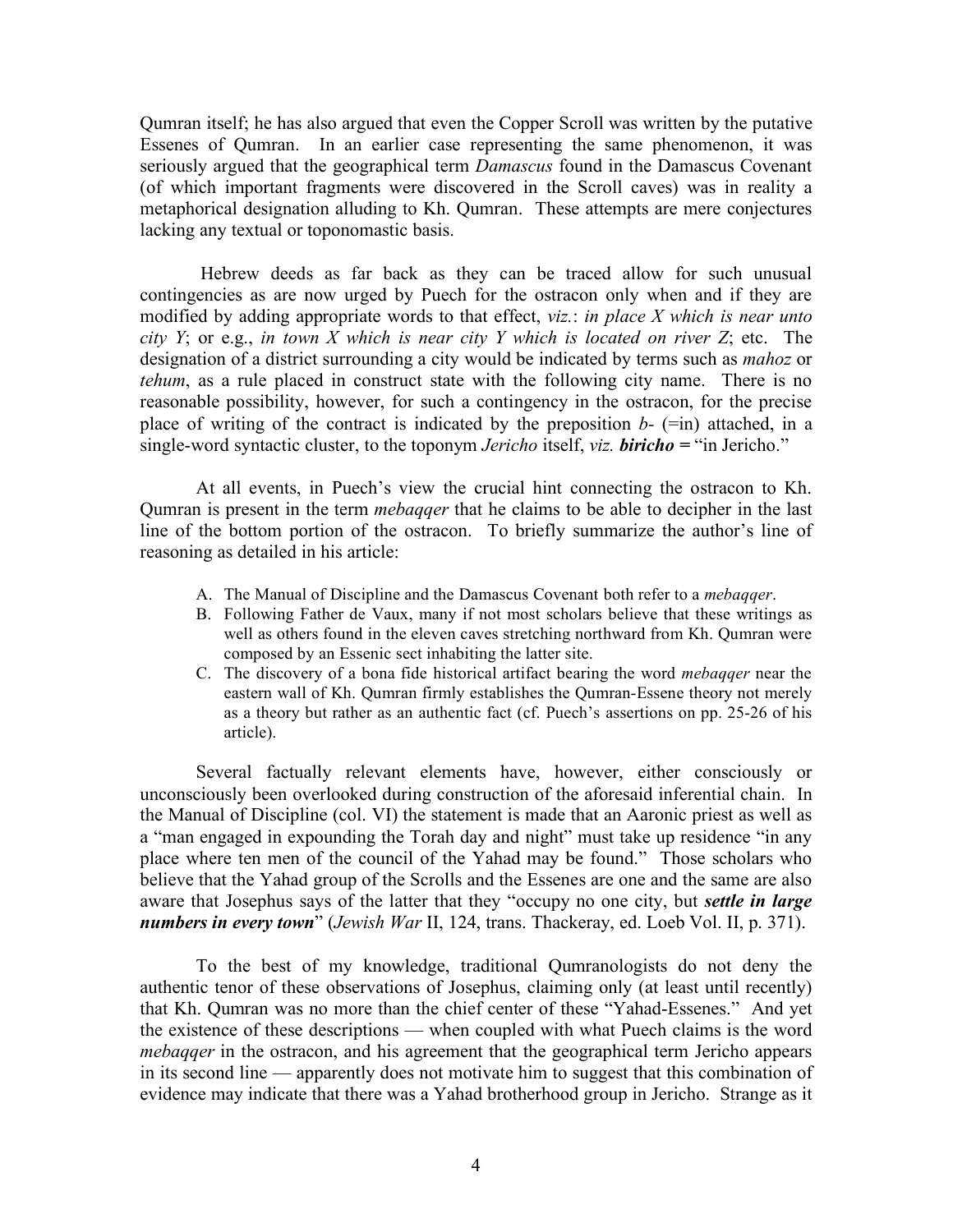may seem, for Puech the evidence of the ostracon can only lead to Kh. Qumran precisely what Cross/Eshel vainly attempted to prove by adducing their decipherment of another word in the same text.

Puech, however, without addressing this highly questionable procedure or suggesting possible alternative ideas, and after deciphering what he considers to be the crucial word of the final line as *mebaqqer*, appears to have no qualms in explaining this expression as "*l'intendant de la* [*Communauté*]." By adding the bracketed word, he clearly means to say that someone bearing the title *mebaqqer* could only be an individual attached to that Yahad community which, traditional Qumranologists urge, was located precisely at Kh. Qumran. However (always assuming for the sake of argument that Puech's decipherment is correct), the legible elements of the ostracon do not require, and in fact do not allow, such a conclusion insofar as the testimony inscribed on the deed, no matter how intensely Fr. Puech or others might wish us to believe otherwise, is to the effect that it was written in Jericho itself.

This does not mean, however, that Puech's decipherment of the term, were it correct, would have no practical value; for, making its appearance on a deed written in Jericho, it could not only imply the presence of a Yahad group there but also, and just as likely, indicate that the term initially had a wider application than its use to designate the overseer of a Yahad community. The term, after all, does appear as a plural *nomen regens* in the Babylonian Talmud (Ketubbot 106a), where not an Aramaic but a Hebrew statement, evidently based on an old Tannaitic tradition, is made to the effect that "inspectors of blemished animals (*mebaqré mumin*) in Jerusalem used to receive their salaries from the Temple treasury." Even on the basis of this latter passage alone, a wider semantic spectrum in antiquity must be allowed for the term *mebaqqer* than that conceived of by traditional Qumranologists focusing exclusively on an imagined desert headquarters of Essenes.

## *C. The Palaeographic Problem*

At the heart of the matter, at all events, is whether or not the term *mebaqqer* does indeed actually appear on the ostracon under discussion (which is designated as KhQOstracon in *DJD*, vol.XXXVI, and as KHQ1996/2 by Puech in his article, p. 17). In assessing the validity of this claim, we must first remember that the early published photographs of the ostracon do not clearly show traces of actual words at the bottom of its lower half. (Cf. for example Cross/Eshel, 1997, p.19.) However, a newly remade photograph with digital enhancement, by J. Henderson, has appeared as Plate xxxiii in the aforementioned *DJD* volume (Oxford, 2000), and a slight improvement in the legibility of the bottom section of the ostracon has been gained by this procedure.

Attached below is a copy of the lowest portion of Henderson's photograph of this section, followed by Puech's proposed transcription (p. 28 of his article) with arrows pointing therefrom to the traces in the photograph that Puech, in his edition, interprets as the word *bamebaqqer*, translated by him as "*par l*'*intendant*" (="by the overseer") with the conjectured augmentation "*de la* [Communauté(?).]"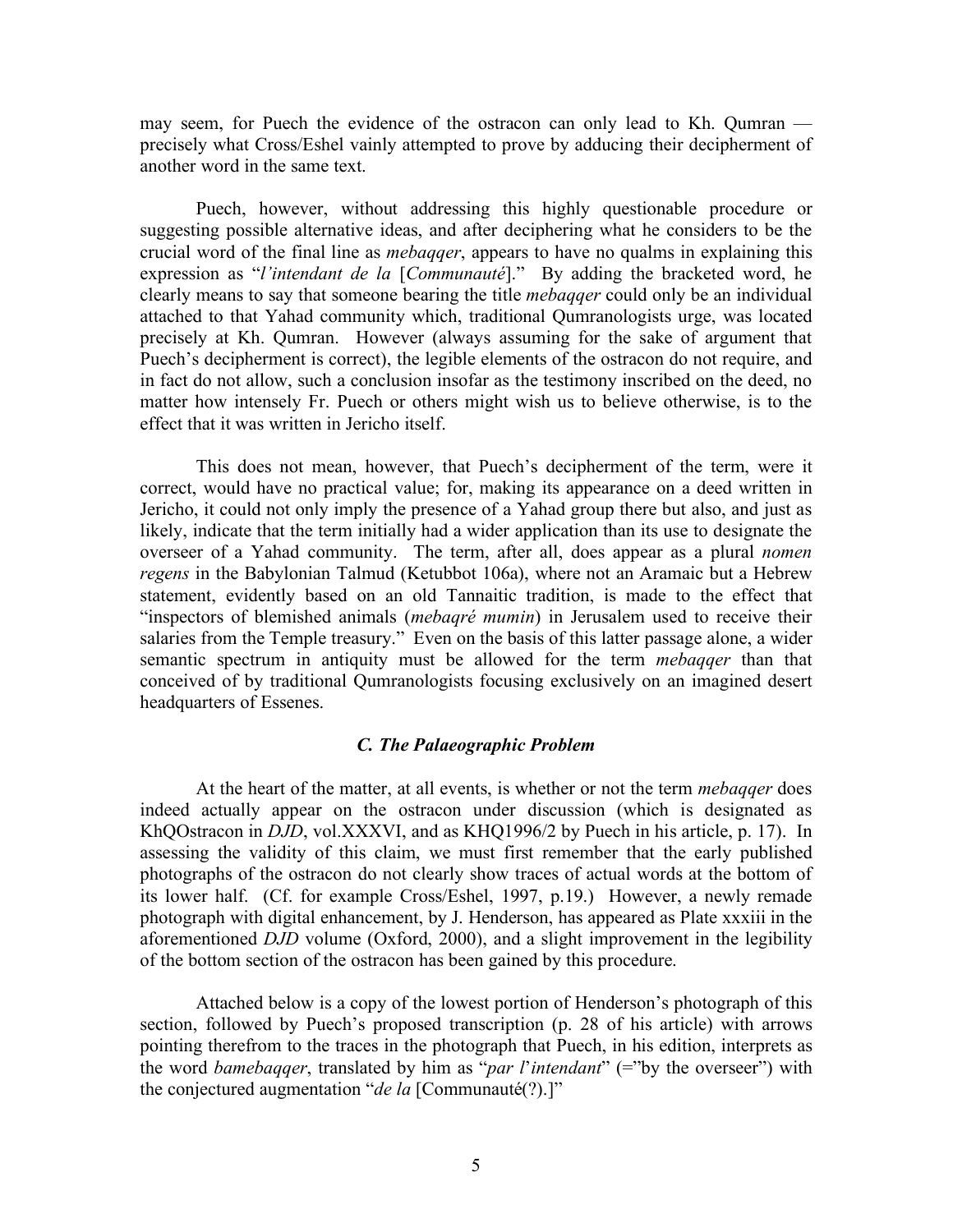We may observe that Puech describes his work on the text as a *"collationnement des diverses reproductions publiés"* (p. 3), naming those reproductions in a footnote. It must be noted, however, that no actual *photograph of the original text* appears in the article, but only Puech's own palaeographic rendering that he describes as a collation of earlier efforts. What makes this procedure, as an example of palaeographic method, all the more surprising is that Puech's text not only constitutes a collation of earlier attempts at decipherment, but actually introduces various new readings of his own into the text.

Focusing now specifically on the traces of what Puech regards as *bamebaqqer*, one may initially observe that, judged as a word, its elements are considerably less legible than words written on earlier portions of the ostracon. (I show here, under magnification, first the bottom-most section of the ostracon as photographed by Henderson, and thereunder Puech's rendering, also under magnification, of the crucial traces in question):



For example, *claimed consonant 1* (which Puech reads as a *beth* and construes as being equivalent in meaning to French *par*) can, when indeed construed as a consonant,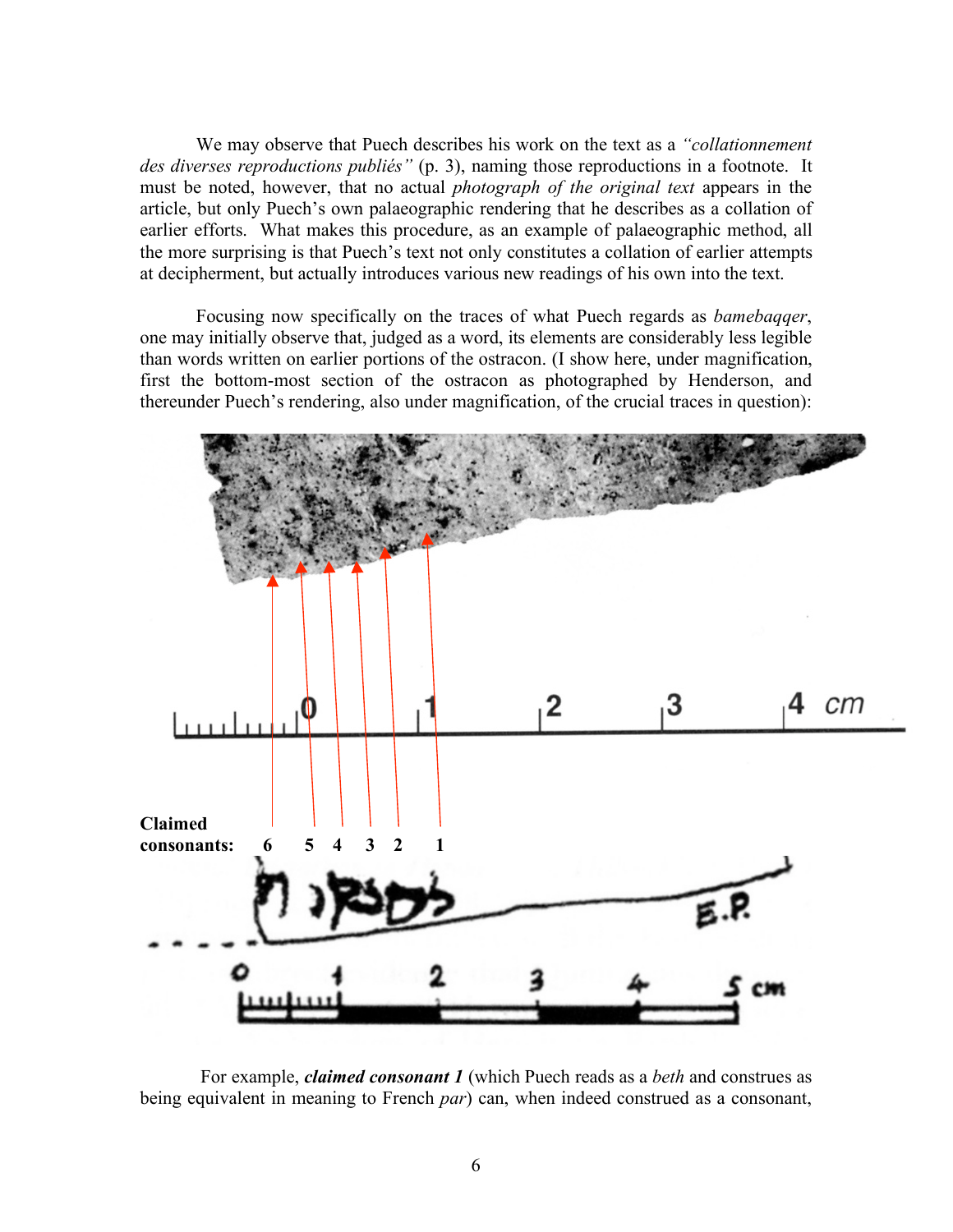be admitted as a full-fledged *beth* only by one's focusing on lighter portions of the remnants and disregarding some of the black-ink remnants. On balance, the traces can at best be construed as remnants of a partly effaced and now unidentifiable consonant.

Moreover, Puech's drawing does not match the remnants pictured in the photograph. Instead, it *fills out* the remnants in such a way as to produce an intact *beth*, but Puech supplies no copy of the digitally enhanced photograph for a reader's efficient comparison between his rendering and the traces in the photograph. (This observation applies also to the following consonants.)

As for *claimed consonant 2*, Puech urges that the relatively clear traces are those of a rotund *mem* — i.e., the first consonant needed for the term *mebaqqer*. This reading is indeed a possibility, but the traces may also be construed as constituting an equally rotund *samekh* (=*s*) — a consonant, however, which would vitiate the reading *mebaqqer*. Both Cross/Eshel and Yardeni have earlier perceived a rotund *samekh* in the second word of line 4 of the ostracon, and Cryer likewise in line 7. Puech, however, offers an entirely different reading of line 4 which, although in itself unconvincing in the context, has the advantage, for him, of doing away with the bothersome rotund *samekh* of that line and, not surprisingly, construing in its place precisely the same *mem* that he insists occurs in his claimed *mebaqqer* reading. It may be noted also that the faintly perceptible traces that may be seen in the photograph are drawn by Puech as a solidly black-ink unit and with a shape not in keeping with the ductus of the possible consonant as presented in the digitally-enhanced photograph.

With regard to *claimed consonant 3*, which Puech suggests is the *beth* of *mebaqqer*, we must first observe that what he has in mind would appear in effect to be a possible consonant halfway up toward the previous line of the ostracon. When seen under magnification, however, this claimed consonant is more in the nature of a series of black dots of which three lower ones are horizontal, and which are separated by at least several millimeters from five or six more dots above them outlining a forward-bending vertical tail. Puech's drawing of these traces again surprisingly represents this cluster as a solid black line forming the sought-after consonant *beth*. The drawn depiction also leaves out the fact that more of the black remnant moves vertically downward from the three inferior dots, ending on the same horizontal level as the previous consonant. Thus the configuration in its totality does not seriously allow for the cluster's interpretation as a *beth*.

*Claimed consonants 4 and 5* are according to Puech supposed to be the *qof* and *resh* of the word *mebaqqer*. To the naked eye that at first seems possible, at least with respect to what is asserted to be the *qof*. Indeed, Puech draws it, in full black lettering, as a bona fide *qof,* with a single lower vertical stem, and follows that by also drawing a slightly convex *resh*. Under magnification, however, a different picture emerges. (See figure above.) What at first might give the tentative appearance of a *qof* becomes a series of irregular dots moving in *two columns* from the top of the consonant to its bottom. At their lowermost point, these dots altogether merge into a single point and then move diagonally upward to the left, the complex of traces thus forming the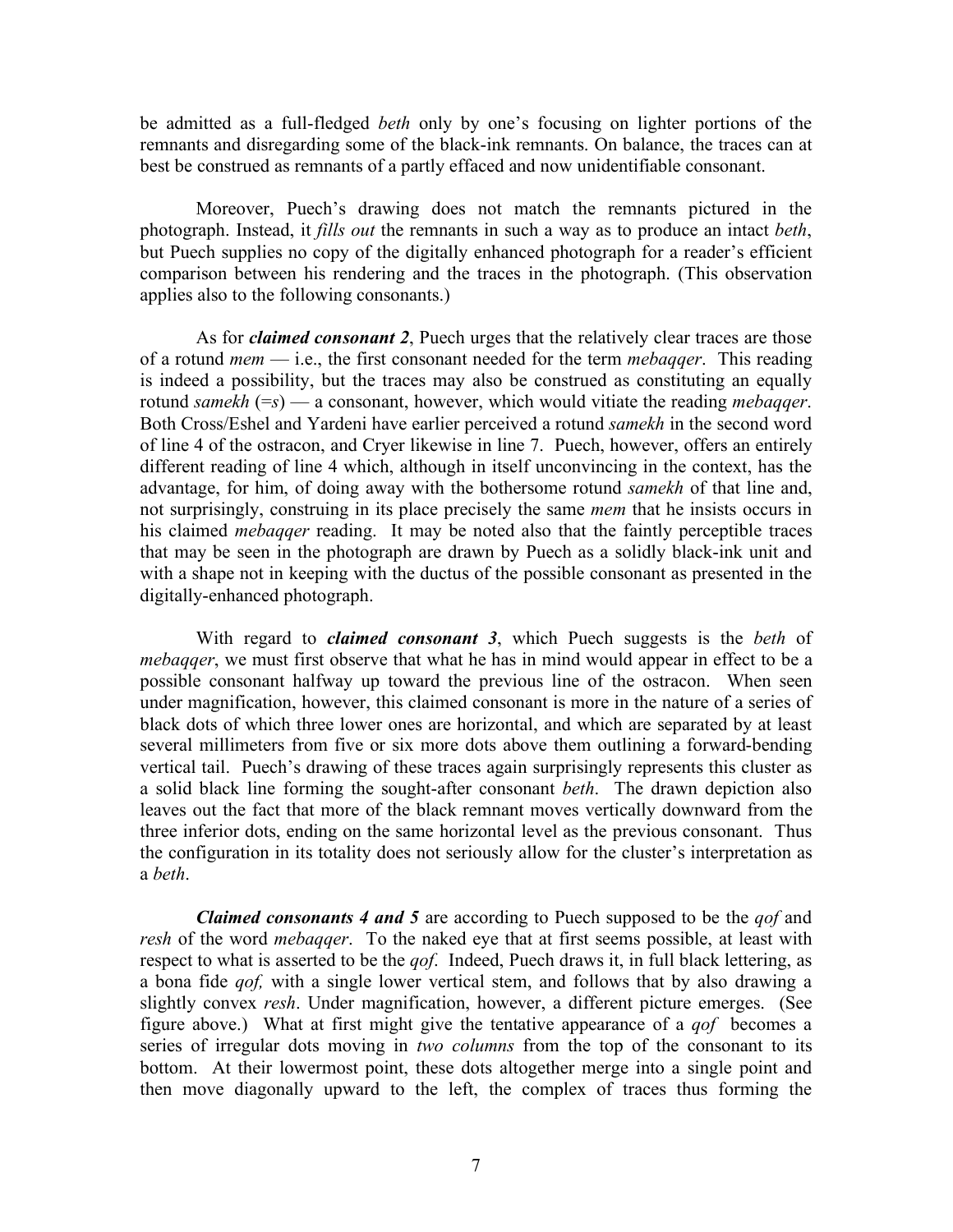semblance of a ligature whose left diagonal portion gives no hint of being a fragment of a *resh*. The black-ink drawing of Puech — which omits the traces that argue against the presence of a *qof* and presents a *resh* whose ductus, as drawn by him, is unlike that of the bona fide samples of *resh* found on earlier parts of the ostracon — thus expresses what seems to be his own personal wish in respect to the identity of this cluster rather than what is actually supported by the digitally enhanced photograph itself.

*Claimed consonant 6* is drawn by Puech as the letter *he*, but he refrains from placing it in brackets despite the fact that no trace whatever of such a consonant appears in the digitally enhanced photograph. As if unable to resist, he then attaches this consonant to a following word in brackets (i.e., conjectured by Puech) that turns out to be none other than the famous *yahad* itself**.**

#### *D. Conclusions*

A close study under magnification of Puech's decipherment of the so-called *"Yahad*" text, in comparison with the digitally enhanced photograph by J. Henderson, does not secure a result that would encourage the reading of the words *bamebaqqer* **halyahad** in the last extant portion of the text. The inference that the author draws from the discovery of the ostracon and his examination thereof  $-$  i.e., that they "take on special importance by confirming definitively and unexpectedly the interpretation of the [Kh. Qumran] site [expressed] by its excavator R. de Vaux" *("[ils]revêtent une importance particulière en confirmant définitivement et de manière inespérée l'interprétation du site [de Khirbet Qumran] par le fouilleur, R. de Vaux")* — is unwarranted by the claimed palaeographic evidence.

Moreover, were it the case that precise palaeographic method actually supported the claimed reading of the word as *bamebaqqer*, that would hardly signal an organic connection between the ostracon and Khirbet Qumran. It would at the most be indicative of a contractual event occurring in Jericho that involved a person having that particular title. No more can be legitimately squeezed out of the fact that the ostracon was in recent times discovered in the vicinity of Kh. Qumran than the conjecture that it was once in the process of being carried southward when it became separated from its possessor, possibly while visiting someone inhabiting the latter area.

In consideration of the totality of relevant facts known today, the conclusion cannot be avoided — and all the more so in view of claims made about the ostracon since it first came to light — that no text or artifact possessed by any party until today may legitimately be claimed to prove the past habitation of a Yahad society, or Essenic groups generally speaking, at Khirbet Qumran. By sophistically entangling the ostracon in a web of Qumranocentric reasoning, what Fr. Puech appears to have accomplished is an egregious begging of the fundamental question, a procedure not in keeping with either the method or the goal of scientific research. I state this regrettably and with full respect for Puech's generally careful work on the Dead Sea Scroll texts.

**(References on following page.)**